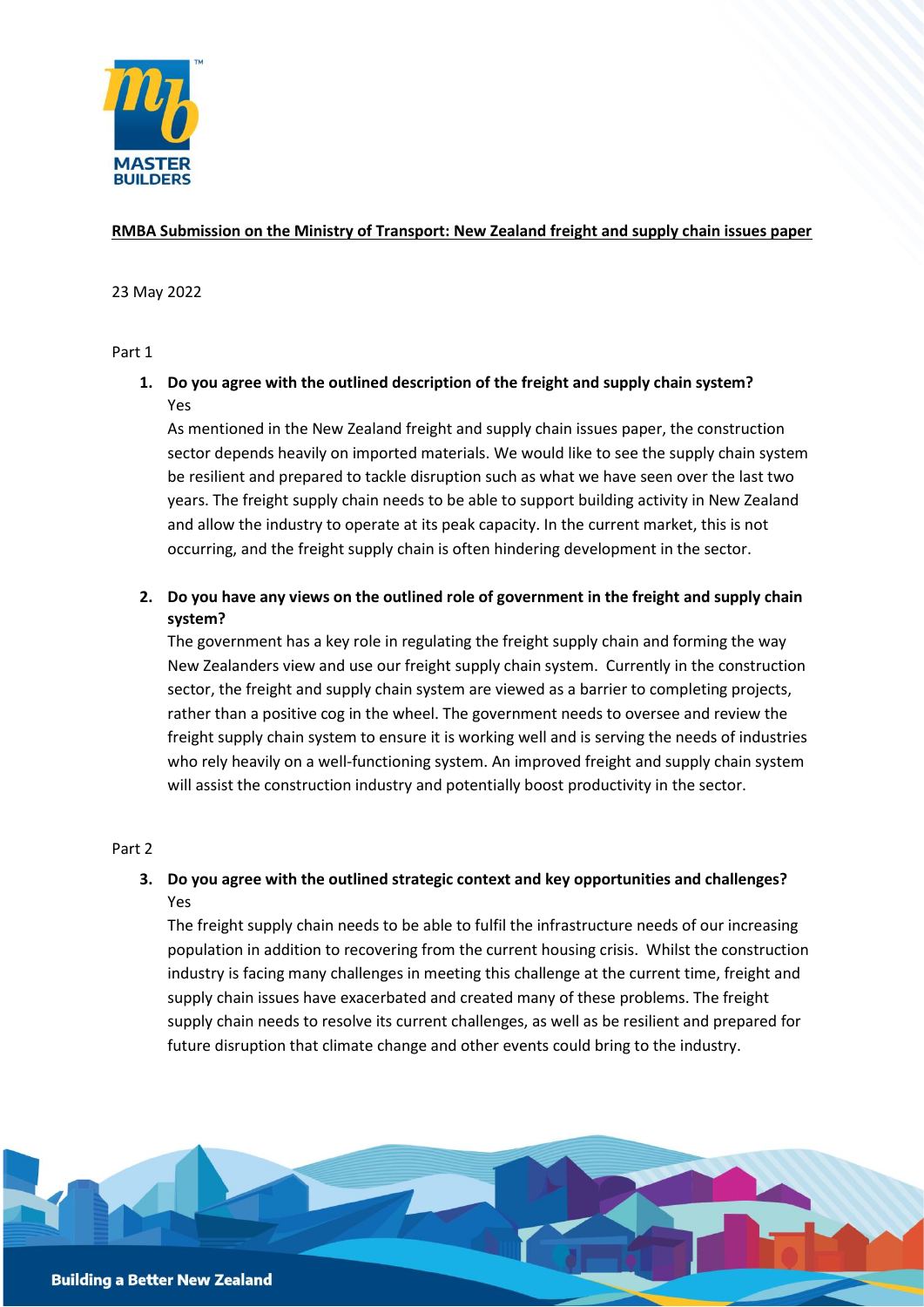- 4. Are there any trends missing that we should consider? No Comment
- **5. Which of the opportunities and challenges do you believe will be most important in shaping the future of the freight and supply chain system in New Zealand and why?** The biggest challenge for the freight and supply chain system is the system's ability to support and encourage economic growth and activity in New Zealand. The construction industry depends on the freight and supply chain system in order to keep the sector operating, and the completion of projects is essential for the country to be able to provide decent housing and infrastructure that the population desperately needs. All the opportunities and challenges presented in this paper are important to making the freight supply chain as efficient and resilient as possible to provide domestic sectors with the support they need to operate effectively.

#### Part 3

#### **6. Do you agree with the outlined vulnerabilities of the current system?**

Yes, disruption and the impacts of disruption on our construction industry is a vulnerability in the freight supply chain that needs to be addressed. The New Zealand freight and supply chain issues paper recognises current disruption affects SMEs to a higher degree, due to their lower bargaining power they have in the international market. We are seeing this in construction, where the majority of business operating in the sector are classified as SMEs, with many of these SMEs with five employees or less. As a result, the construction industry is increasingly vulnerable to the effects of disruption in the freight supply chain, an issue we believe can be rectified with a resilient, efficient and strong performing freight supply chain system.

7. Is there any key information missing in understanding the vulnerabilities of the current system? No Comment

#### Part 4

- 8. Do you agree with the proposed outcomes? If not, please explain why
	- 1. Low Emissions New Zealand's freight and supply chain system is underpinned by a low emissions freight transport system
	- 2. Resilience New Zealand's freight and supply chain system is resilient, reliable, and prepared for potential disruptions
	- 3. Productivity and Innovation New Zealand's freight and supply chain system is highly productive and innovative, and performs well when measured against global standards